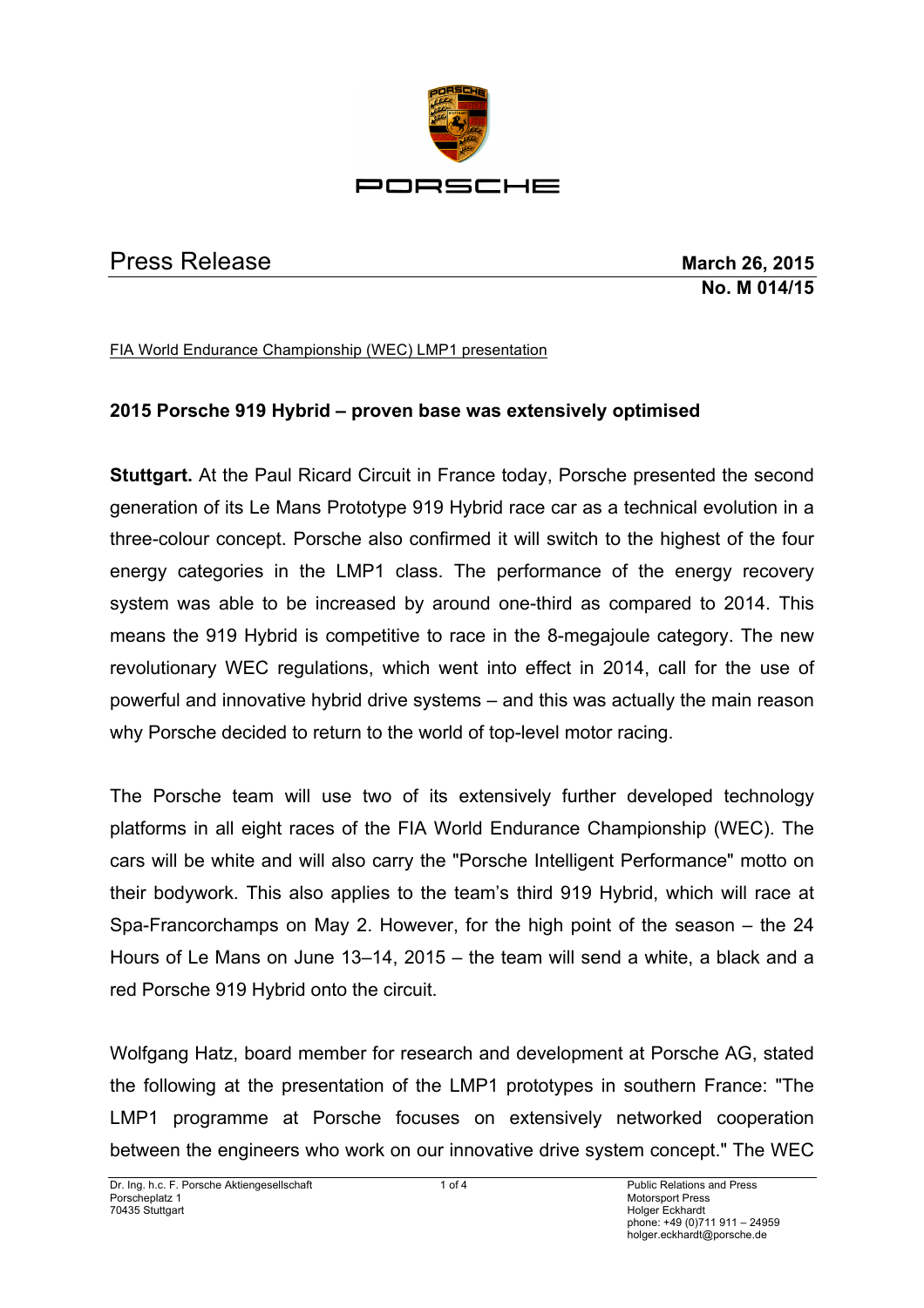regulations are designed to ensure that the most efficient car wins. The automotive industry in general must adopt exactly this approach to remain viable. Porsche already offers three plug-in hybrid production sports cars today. "This sets us apart from the competition and we plan to grow even stronger in this segment," said Hatz. "To this end, we need substantial expertise within the company. The tremendous pressure to perform in the top LMP1 category means our development specialists for production cars learn a lot in a very short time. On the other hand, young engineers receive top-quality training at turbo speed, and this knowledge can later be applied very effectively in series production. Learning from the race track for everyday roads is a tradition at Porsche. Therefore it makes perfect sense to create at least a partial link between our Le Mans prototypes and our motor racing history by means of the colours we use."

The starting number and colour of the red prototype are a tribute to the Porsche that captured the first of what are now a total of 16 overall victories for the brand in Le Mans in 1970. No other brand has claimed so many victories in what is believed to be the world's most demanding endurance race. The base colour of the Porsche 917 KH ("short-tail") in "Salzburg Design" that won the race 45 years ago on June 14, 1970 was also red. The winning drivers then were Hans Herrmann from Germany, who is now 87, and Richard Attwood from the UK, who is 74 today. In 2015, at the 83<sup>rd</sup> running of the classic race at Le Mans, the red prototype with starting number 17 will be driven by Timo Bernhard, 34 (Germany), Brendon Hartley, 25 (New Zealand) and Mark Webber, 38 (Australia).

The black LMP1 with starting number 18 is a symbol of the close technical kinship between the Porsche 919 Hybrid racing car and the Porsche 918 Spyder super sports car, which is also equipped with a hybrid drive. It was also a black 918 that on September 4, 2013 set a new record for a street-legal production sports car by completing a lap of more than 20 kilometres on the North Loop of the Nürburgring in six minutes and 57 seconds. The record-setting driver here was Marc Lieb, 34, from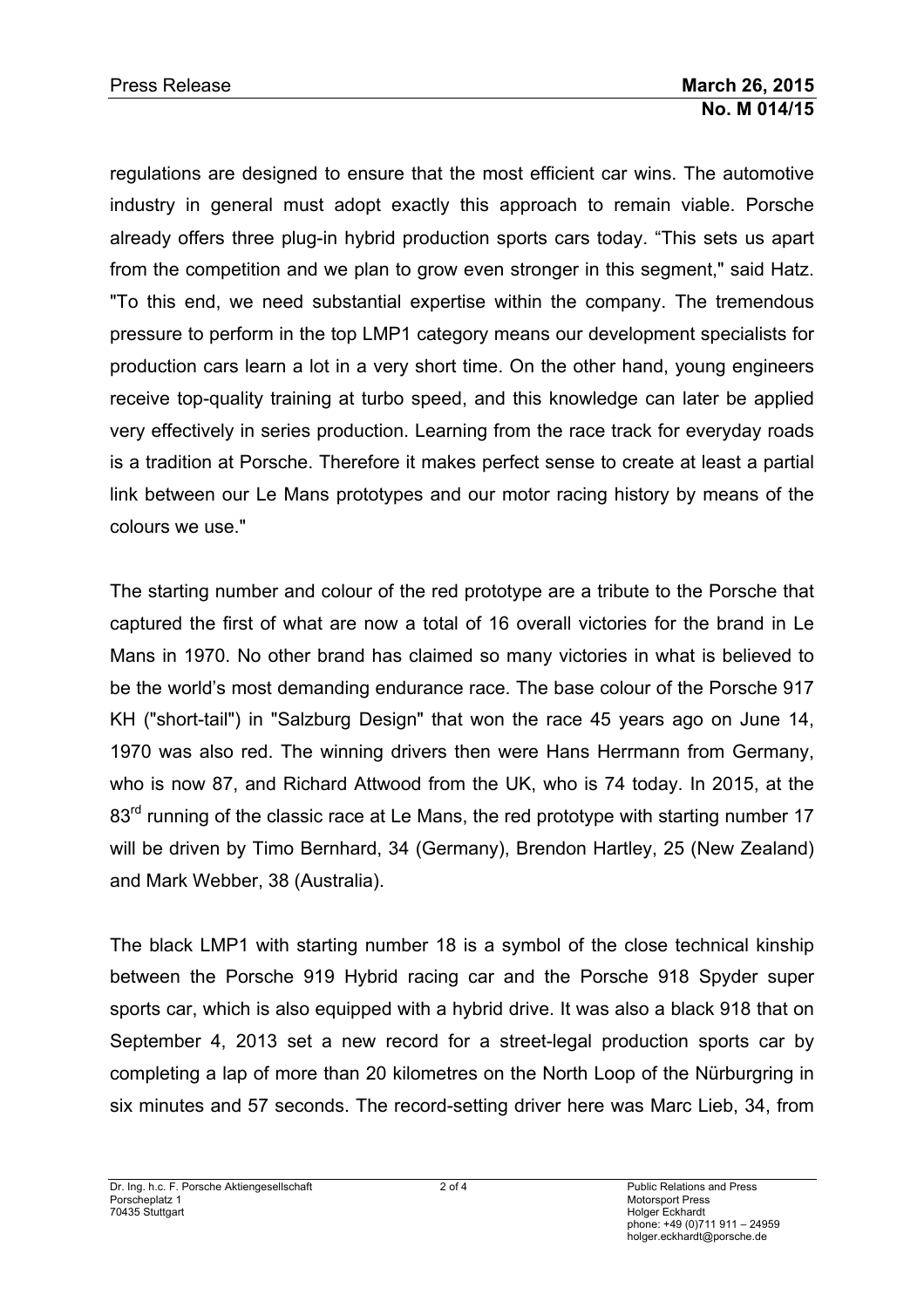Germany. Lieb will also drive the black 919 in Le Mans this year – together with Romain Dumas, 37, (France) and Neel Jani, 31 (Switzerland).

The team's third car – the white 919 Hybrid with starting number 19 – will be competing in Le Mans in the colour Porsche chose for its return to top-notch racing after a 16-year absence. White, which is a traditional colour for racing cars from Germany, will also be used with the two Porsche 911 RSR factory cars that will race in the GTE Pro Class. In Le Mans, the third 919 will be driven by Earl Bamber, 24 (New Zealand), F 1 driver Nico Hülkenberg, 27 (Germany) and Nick Tandy, 30 (UK).

## **Evolution of the 919: more efficient, more rigid, easier to handle, lighter and more robust**

Although the basic concept of the Class 1 Le Mans Prototype (LMP1) was retained in the second generation, virtually every component was refined. The ambitious goals for the next evolutionary stage were to make the vehicle more efficient, more rigid, easier to handle, lighter and yet more robust.

The 919 is equipped with a 2-litre V4 turbocharged petrol engine with an output of more than 500 hp, which powers the rear axle, and an electric motor with over 400 hp that drives the front wheels and gets its electricity from two energyrecovery systems. A liquid-cooled lithium-ion battery temporarily stores converted braking energy from the front axle as well as converted exhaust-gas energy. The reworked drive system is more powerful and more efficient than before. The Porsche 919 Hybrid was homologated for the top energy-recovery category (8 megajoules for one lap in Le Mans) for the first time in 2015.

The vehicle's lower weight and improved overall rigidity, as well as optimisations made to the suspension and aerodynamics, improved the handling of the endurance racing car. Despite the significant weight reductions, the engineers were still able to make certain key components more robust.